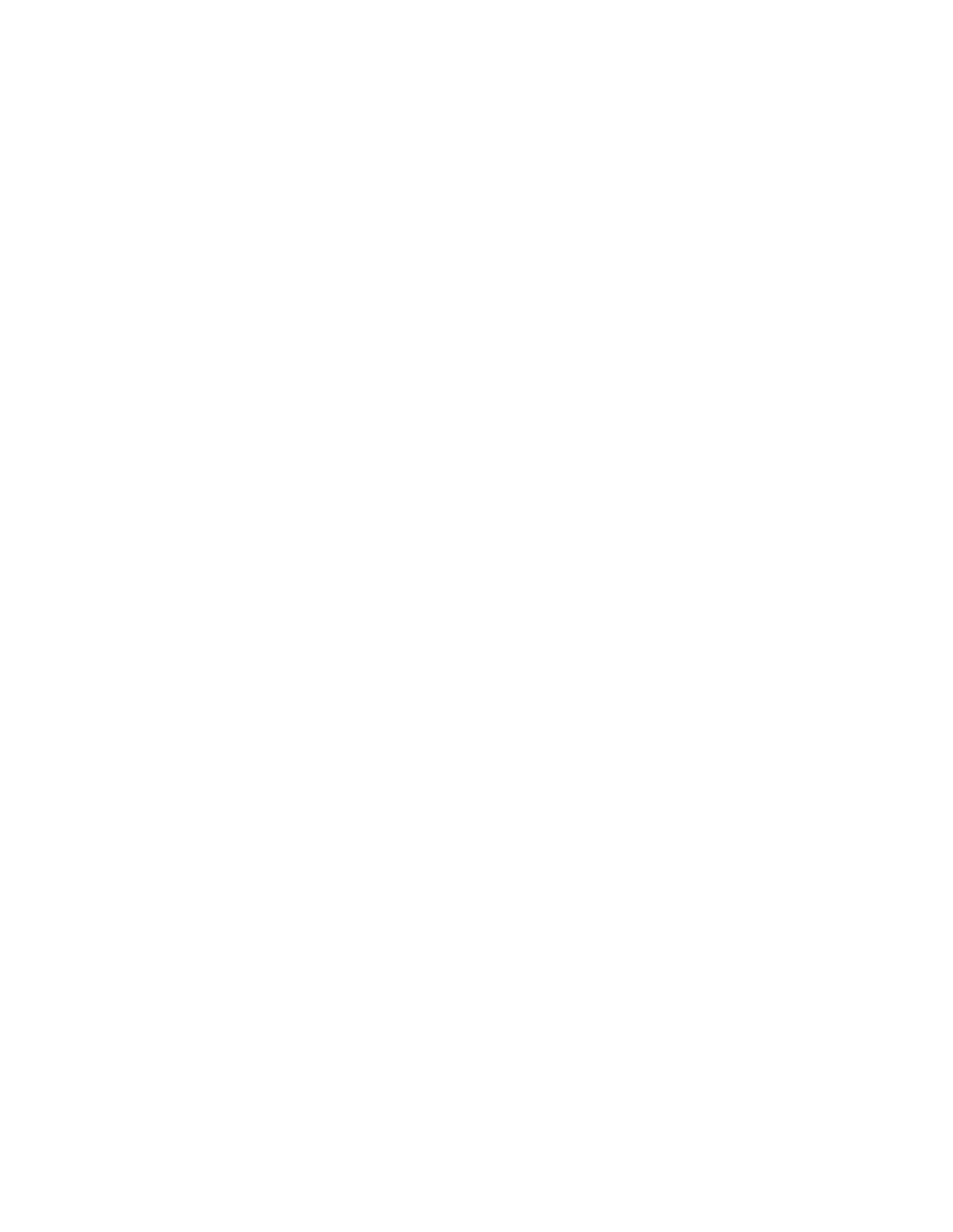# **Program Accomplishments as of June 2015**

Below is a summary of the accomplishments of the San Joaquin River Restoration Program (SJRRP) by major activity as of June 2015.

#### **Administration and Program Management:**

| <b>Action Completed</b>                                                                                             | <b>Date</b>                                | Purpose - Why important?                                                                                                                                                                                                                                                                                                                                                                 |
|---------------------------------------------------------------------------------------------------------------------|--------------------------------------------|------------------------------------------------------------------------------------------------------------------------------------------------------------------------------------------------------------------------------------------------------------------------------------------------------------------------------------------------------------------------------------------|
|                                                                                                                     | Completed                                  |                                                                                                                                                                                                                                                                                                                                                                                          |
| Program Management Plan (PMP)                                                                                       | May 2007                                   | The PMP describes the approach the<br>Implementing Agencies are using to implement<br>the Settlement in NRDC v Rodgers (Settlement).<br>The three primary purposes are: 1) to help<br>guide the Implementing Agencies; 2) to inform<br>the other Settling Parties and the public; and 3)<br>to help assure the all Settlement terms are<br>being addressed and successfully implemented. |
| Public Involvement Plan (PIP)                                                                                       | May 2007                                   | The PIP was developed as a stand-alone<br>document and as an appendix to the PMP. The<br>goal was to create an open and visible process<br>through which the general public, stakeholders,<br>Settling Parties, Third Parties, elected officials,<br>academic institutions, and other interested<br>parties can keep track of and participate in<br>Program activities and progress.     |
| <b>Annual Reports</b>                                                                                               | Yearly since<br>2007                       | Annual report on Program status, funding,<br>progress, outreach, accomplishments and<br>outlook for the coming year's activities. The<br>Annual Report is called for in the PMP.                                                                                                                                                                                                         |
| <b>Quarterly Program Updates</b>                                                                                    | Since Oct.<br>2007; target is<br>quarterly | A 4-page update on Program activities,<br>upcoming involvement opportunities, and other<br>relevant information to a mailing list of<br>approximately 3,400; also posted on the web.                                                                                                                                                                                                     |
| Funding for the U.S. Fish and<br>Wildlife Service (USFWS) and<br><b>National Marine Fisheries Service</b><br>(NMFS) | Yearly since<br>2007                       | Reclamation provides funding for USFWS and<br>NMFS to participate in the Program. This funds<br>many of the "planning" fish reintroduction<br>actions identified below. Any fish studies are<br>funded under the flow-related activities activity<br>below.                                                                                                                              |
| Program-wide Regulatory<br><b>Compliance Tech Memo</b>                                                              | November<br>2007                           | Provides a broad-reaching view of all regulatory<br>compliance needed for the Program over its<br>implementation and the procedures for<br>interaction with regulatory agencies.                                                                                                                                                                                                         |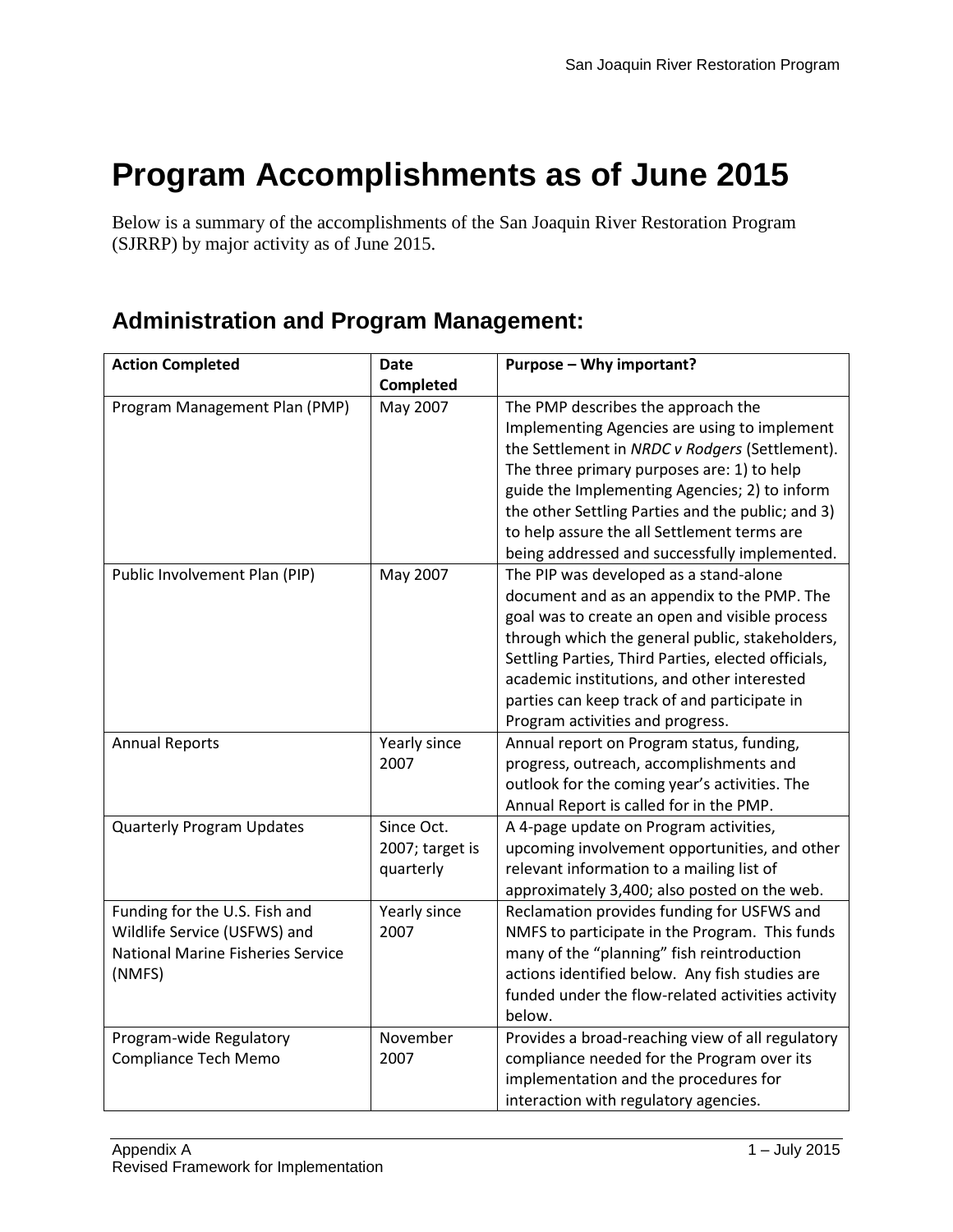# **Administration and Program Management:**

| <b>Action Completed</b>             | <b>Date</b>      | Purpose - Why important?                         |
|-------------------------------------|------------------|--------------------------------------------------|
|                                     | Completed        |                                                  |
| Negotiated and executed new 9(d)    | 2010             | Required under PL 111-11 Section 10010.          |
| contract with the willing Friant    |                  | Provided a funding source for the Restoration    |
| Division long-term contractors      |                  | Program as contractors that executed             |
|                                     |                  | repayment contracts paid either in lump sum or   |
|                                     |                  | over 4 years. All funds collected were           |
|                                     |                  | deposited into the San Joaquin River             |
|                                     |                  | Restoration Fund.                                |
| SJRRP Funding Information for       | February 2012    | Provided detailed documentation of funds         |
| Fiscal Year (FY) 2007 to 2011       |                  | spent on the Program from FY 2007 to FY 2011.    |
| Program Biological Opinions (BOs)   | January 2012     | Biological opinions from both NMFS and USFWS     |
|                                     |                  | for Endangered Species Act (ESA) listed species  |
|                                     |                  | under their purview for all Program actions,     |
|                                     |                  | including coverage on a project-level for        |
|                                     |                  | releases of Interim and Restoration flows up to  |
|                                     |                  | 1,660 cubic feet per second (cfs) release from   |
|                                     |                  | Friant Dam. Actions covered at a program-level   |
|                                     |                  | will require additional consultation as specific |
|                                     |                  | construction projects are developed. However,    |
|                                     |                  | the Program BOs provide guidance on approach     |
|                                     |                  | and mitigation requirements for these future     |
|                                     |                  | projects.                                        |
| Program Environmental Impact        | September        | Provided National Environmental Policy Act       |
| Statement/Report (PEIS/R) and       | 2012 and         | (NEPA) and California Environmental Quality      |
| <b>Record of Decision</b>           | October 2012     | Act (CEQA) compliance for all Program actions    |
|                                     |                  | at a program-level or broad coverage. Provided   |
|                                     |                  | NEPA and CEQA compliance for Interim and         |
|                                     |                  | Restoration Flows as a project-level of detail.  |
|                                     |                  | PEIS/R is only NEPA compliance necessary for     |
|                                     |                  | flows. No NEPA or CEQA litigation on the         |
|                                     |                  | document.                                        |
| <b>Working Draft Implementation</b> | <b>June 2012</b> | Provided a new schedule and budget for the       |
| Framework                           |                  | Program considering the current state of the     |
|                                     |                  | channel and structural improvement projects.     |
| Modification to Reclamation's       | September        | Permanently modifies Reclamation's water         |
| Water Rights to Implement the       | 2013             | rights at Friant Dam to implement the            |
| <b>SJRRP</b>                        |                  | Restoration Program. Adds fish and wildlife      |
|                                     |                  | purposes, places of use, points of rediversion,  |
|                                     |                  | and purposes of use.                             |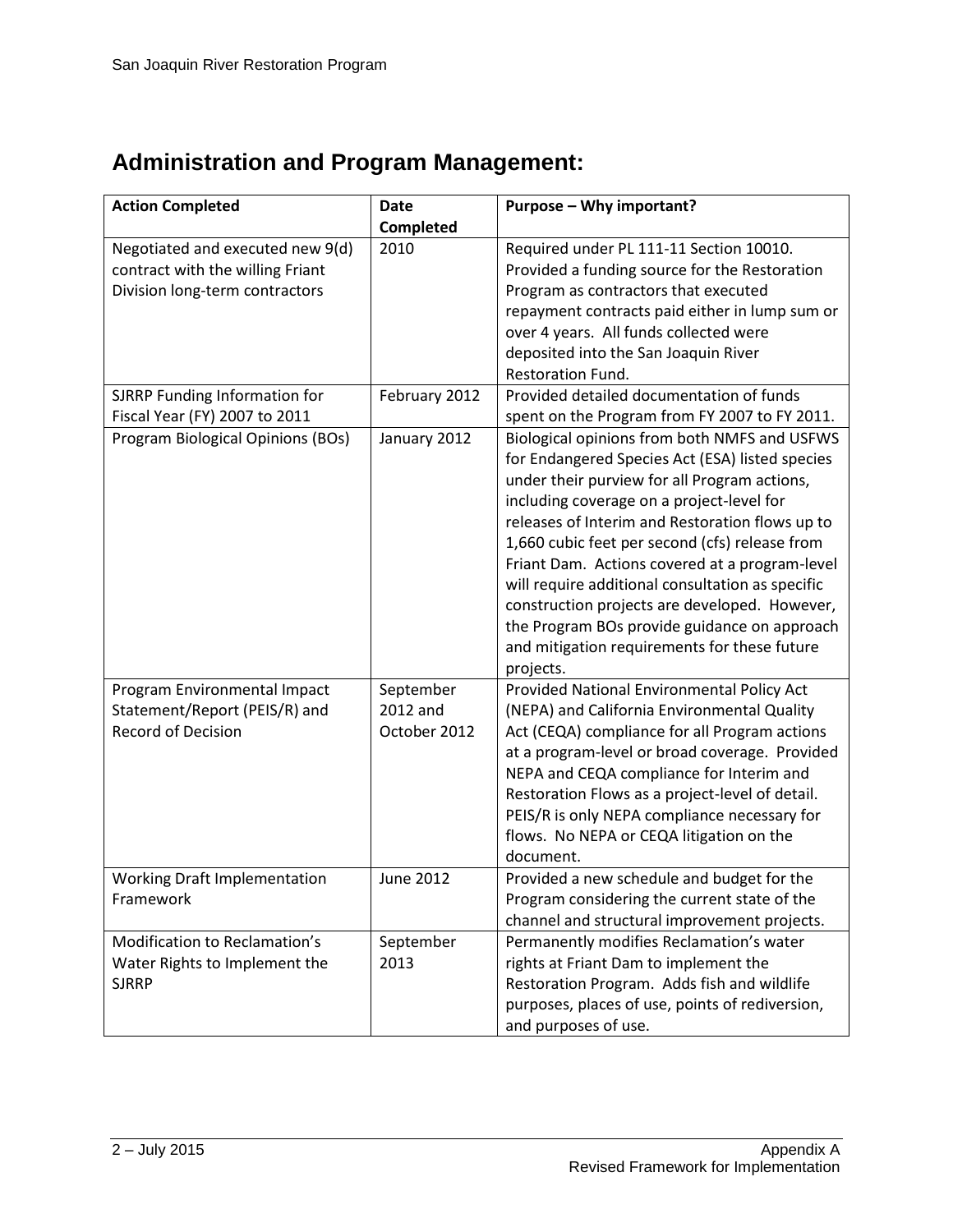| <b>Action Completed</b>          | Date           | Purpose – Why important?                         |
|----------------------------------|----------------|--------------------------------------------------|
|                                  | Completed      |                                                  |
| <b>Annual Work Plans</b>         | Since FY 13 to | Fulfills requirement from the Program Record     |
|                                  | present;       | of Decision, providing estimated budgets and     |
|                                  | annually       | outlines for Program activities to be undertaken |
|                                  |                | in each fiscal year. Developed in coordination   |
|                                  |                | with the Settling Parties and Third Parties.     |
| Lower San Joaquin Regional Flood | Ongoing since  | Working with Lower San Joaquin Levee District    |
| <b>Planning Efforts</b>          | 2013           | and local entities to coordinate State flood     |
|                                  |                | planning efforts related to the Central Valley   |
|                                  |                | Flood Protection Plan, Regional Flood            |
|                                  |                | Management Plans, and Basin-Wide Feasibility     |
|                                  |                | Studies with Program efforts.                    |

#### **Administration and Program Management:**

| <b>Action Completed</b>                                       | Date              | Purpose - Why important?                                                                                                                                                                                                                                                                                                                                                                                    |
|---------------------------------------------------------------|-------------------|-------------------------------------------------------------------------------------------------------------------------------------------------------------------------------------------------------------------------------------------------------------------------------------------------------------------------------------------------------------------------------------------------------------|
|                                                               | Completed         |                                                                                                                                                                                                                                                                                                                                                                                                             |
| Mendota Pool Bypass and Reach 2B Channel Improvements Project |                   |                                                                                                                                                                                                                                                                                                                                                                                                             |
| <b>Public Scoping and Scoping Report</b>                      | February 2010     | Provided the public, stakeholders, Indian tribes,<br>and other interested agencies early input into<br>the scoping of the project; helping determine<br>the range of alternatives to be evaluated, the<br>potential environmental effects, and possible<br>mitigation measures to be considered in the<br>project's environmental document as part of<br>the NEPA and CEQA environmental review<br>process. |
| <b>Existing Conditions Tech Memo</b>                          | <b>March 2010</b> | Identified environmental data and surveys<br>needed to complete the resource area sections<br>in the project's EIS/R and supported the permit<br>applications necessary to implement the<br>project.                                                                                                                                                                                                        |
| Initial Options Tech Memo                                     | April 2010        | Documented the process for formulating<br>preliminary options to implement the project.                                                                                                                                                                                                                                                                                                                     |
| Analytical Tools Tech Memo                                    | October 2010      | Documented the approach for analyzing the<br>initial alternatives and assessing the resource<br>areas for the project.                                                                                                                                                                                                                                                                                      |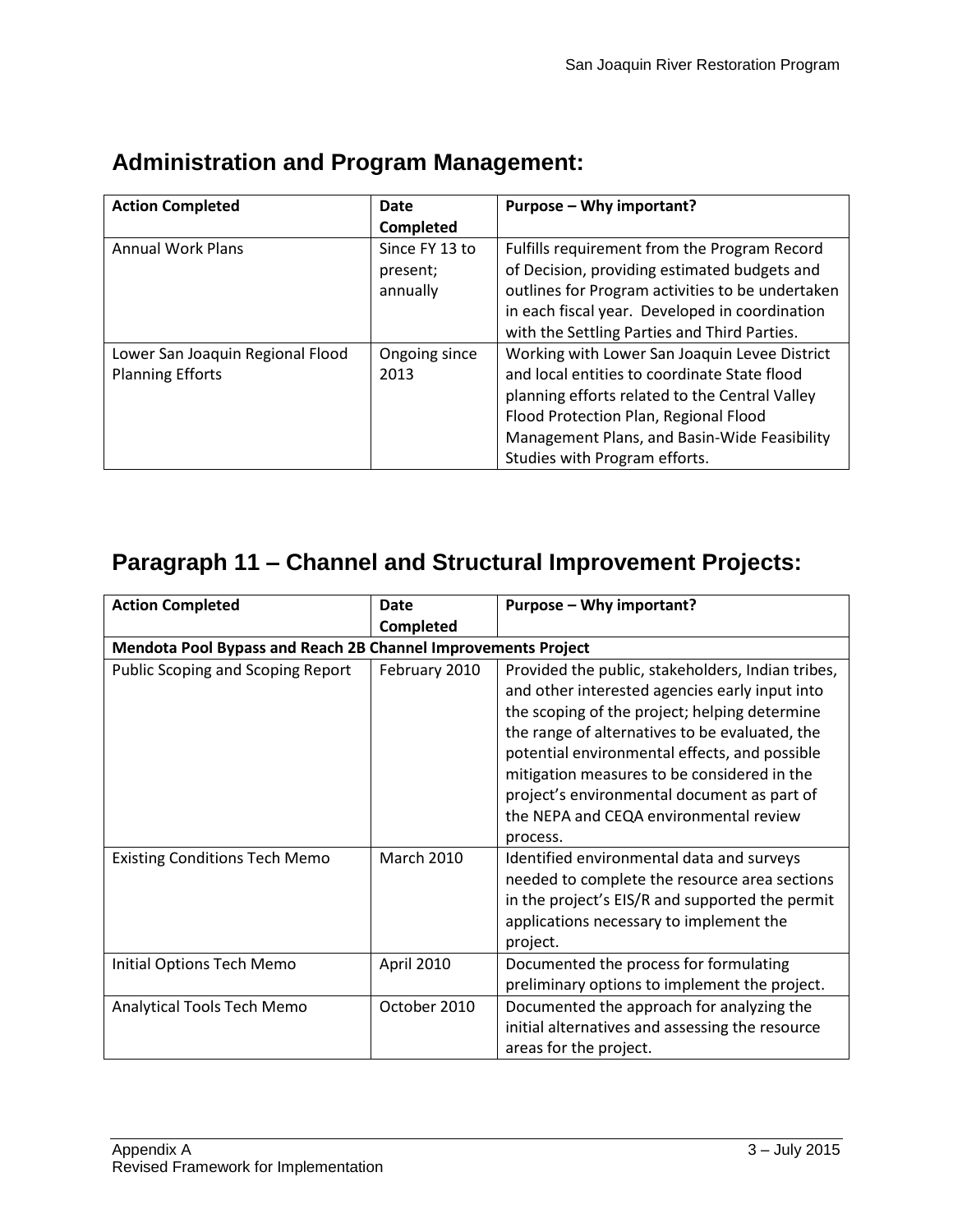| <b>Action Completed</b>                             | <b>Date</b>      | Purpose - Why important?                                                                  |
|-----------------------------------------------------|------------------|-------------------------------------------------------------------------------------------|
|                                                     | Completed        |                                                                                           |
| Regulatory Compliance Tech Memo                     | August 2011      | Identified permits and approvals required for<br>implementing the project and described a |
|                                                     |                  | comprehensive and coordinated approach to                                                 |
|                                                     |                  |                                                                                           |
|                                                     | November         | obtaining the necessary permits and approvals.                                            |
| Environmental Field Surveys and<br><b>Tech Memo</b> | 2011             | Provided biological background information<br>and survey results needed to support the    |
|                                                     |                  | resource area sections in the project EIS/R and                                           |
|                                                     |                  | supported the permit applications necessary to                                            |
|                                                     |                  | implement the project, including the Biological                                           |
|                                                     |                  | Assessment.                                                                               |
| Project Description Tech Memo                       | October 2012     | Documented the process and results of the                                                 |
|                                                     |                  | draft and final alternatives formulation to                                               |
|                                                     |                  | implement the project.                                                                    |
| <b>First and Second Administrative</b>              | January 2015     | Working documents that lead to the                                                        |
| Draft Environmental Impact                          |                  | preparation of the public Draft Environmental                                             |
| Statement/Report                                    |                  | Impact Statement/Report.                                                                  |
| Public Draft Environmental Impact                   | <b>June 2015</b> | <b>Public Draft of the National Environmental</b>                                         |
| Statement / Report                                  |                  | Policy Act and California Environmental Quality                                           |
|                                                     |                  | Act environmental compliance. Includes a                                                  |
|                                                     |                  | preferred alternative based on landowner                                                  |
|                                                     |                  | input.                                                                                    |
| Design                                              | In progress      | Currently have completed the 10 percent                                                   |
|                                                     |                  | design. Also completed a series of design                                                 |
|                                                     |                  | technical memorandum and additional analysis                                              |
|                                                     |                  | to address landowner and stakeholder                                                      |
|                                                     |                  | concerns.                                                                                 |
| Design Data Collection                              | In progress      | Largely completed the geotechnical and soils                                              |
|                                                     |                  | design data collection including barge drilling in                                        |
|                                                     |                  | Mendota Pool. Samples are currently under                                                 |
|                                                     |                  | analysis.                                                                                 |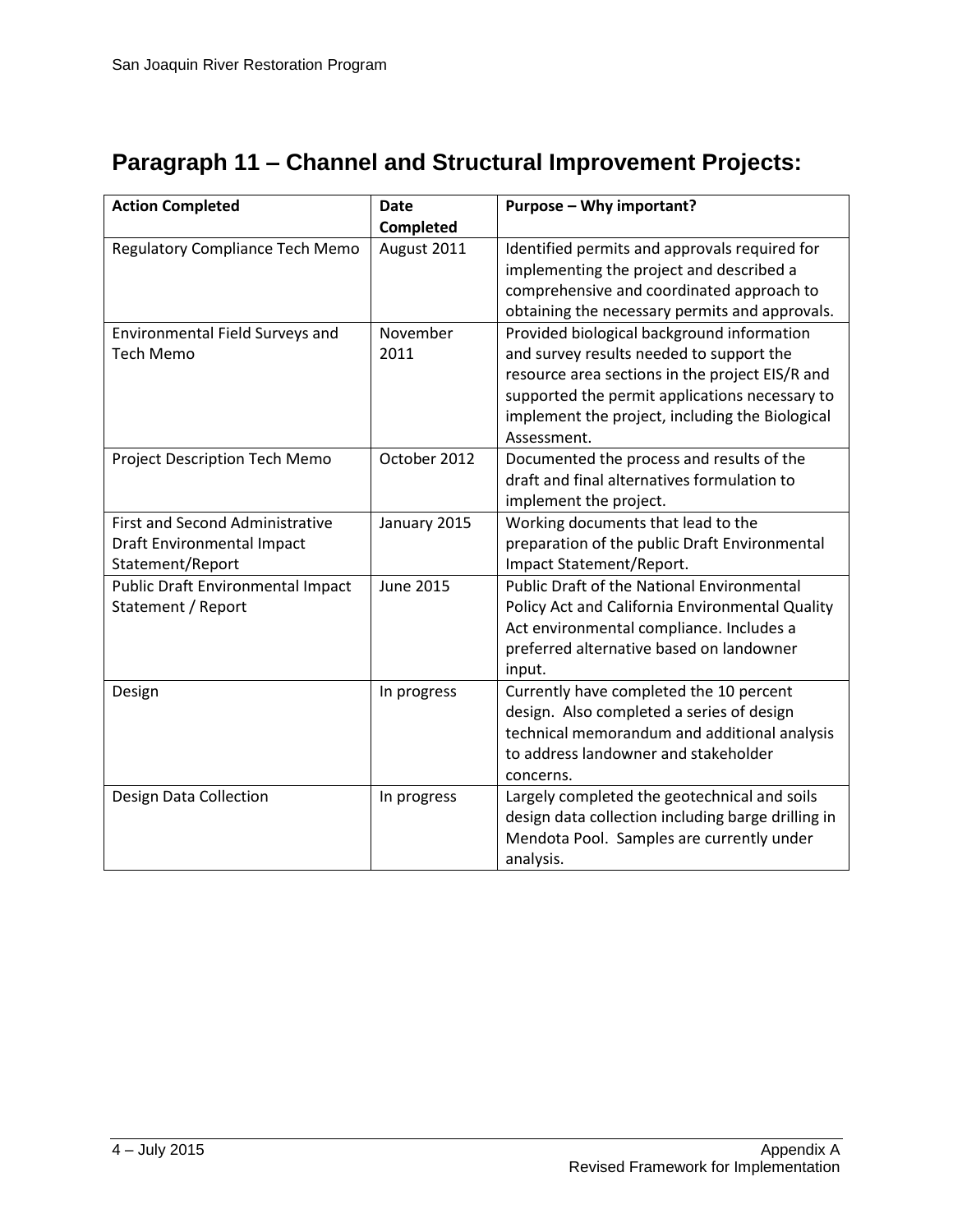| <b>Action Completed</b>                                                | <b>Date</b>      | Purpose - Why important?                                                                                                                                                                                                                                                                                                  |
|------------------------------------------------------------------------|------------------|---------------------------------------------------------------------------------------------------------------------------------------------------------------------------------------------------------------------------------------------------------------------------------------------------------------------------|
|                                                                        | Completed        |                                                                                                                                                                                                                                                                                                                           |
|                                                                        |                  | Reach 4B, Eastside Bypass, and Mariposa Bypass Channel and Structural Improvements Project                                                                                                                                                                                                                                |
| <b>Public Scoping and Scoping Report</b>                               | <b>July 2011</b> | Provided the public, stakeholders, Indian tribes,<br>and other interested agencies early input into<br>the scoping of the project; helping determine                                                                                                                                                                      |
|                                                                        |                  | the range of alternatives to be evaluated, the<br>potential environmental effects, and possible<br>mitigation measures to be considered in the                                                                                                                                                                            |
|                                                                        |                  | project's environmental document as part of<br>the NEPA and CEQA environmental review<br>process. Met all necessary requirements for<br>scoping for alternatives to begin the EIS/R                                                                                                                                       |
|                                                                        |                  | process.                                                                                                                                                                                                                                                                                                                  |
| <b>Initial Alternatives Tech Memo</b>                                  | October 2011     | Provides a breakdown of initial alternatives<br>considered in association with the project and<br>provides a general analysis of the merits and<br>drawbacks of each.                                                                                                                                                     |
| Public stakeholder meetings<br>throughout the life of the project      | Ongoing          | Provides updates on technical analysis and<br>alternatives development - open to the general<br>public, stakeholders, and landowners.                                                                                                                                                                                     |
| Quarterly meetings with the San<br>Luis National Wildlife Refuge staff | Ongoing          | Provides updates and discussion with the<br>Refuge staff about the project as well as other<br>SJRRP projects of interest to the Refuge<br>(including the El Nido Road Sand Removal<br>Project, general information on Interim and<br>Restoration Flow releases, and coordination of<br>study activities on Refuge land). |
| Arroyo Canal Fish Screen and Sack Dam Fish Passage Project             |                  |                                                                                                                                                                                                                                                                                                                           |
| 60 Percent Design                                                      | April 2012       | Detailed design drawings for the project.                                                                                                                                                                                                                                                                                 |
| <b>Cultural Resources Surveys</b>                                      | October 2012     | Backhoe test pits were dug and cultural<br>resources staff analyzed soils to determine the<br>presence or absence of cultural resources to<br>comply with Section 106.                                                                                                                                                    |
| Design-Level Geotechnical Analysis<br>and Borings                      | October 2012     | Geotechnical borings were dug to aid in the<br>design analysis for the Arroyo Canal Project.                                                                                                                                                                                                                              |
| National Historic Preservation Act<br>(NHPA) Section 106 Completion    | February 2013    | Completion of Section 106 consultation and<br>review with California State Historic<br>Preservation Officer.                                                                                                                                                                                                              |
| <b>Biological Opinion</b>                                              | August 2013      | Provides minimization and avoidance measures<br>for ESA-listed species and essential fish habitat<br>under NMFS' purview as well as providing<br>required measures for project construction.                                                                                                                              |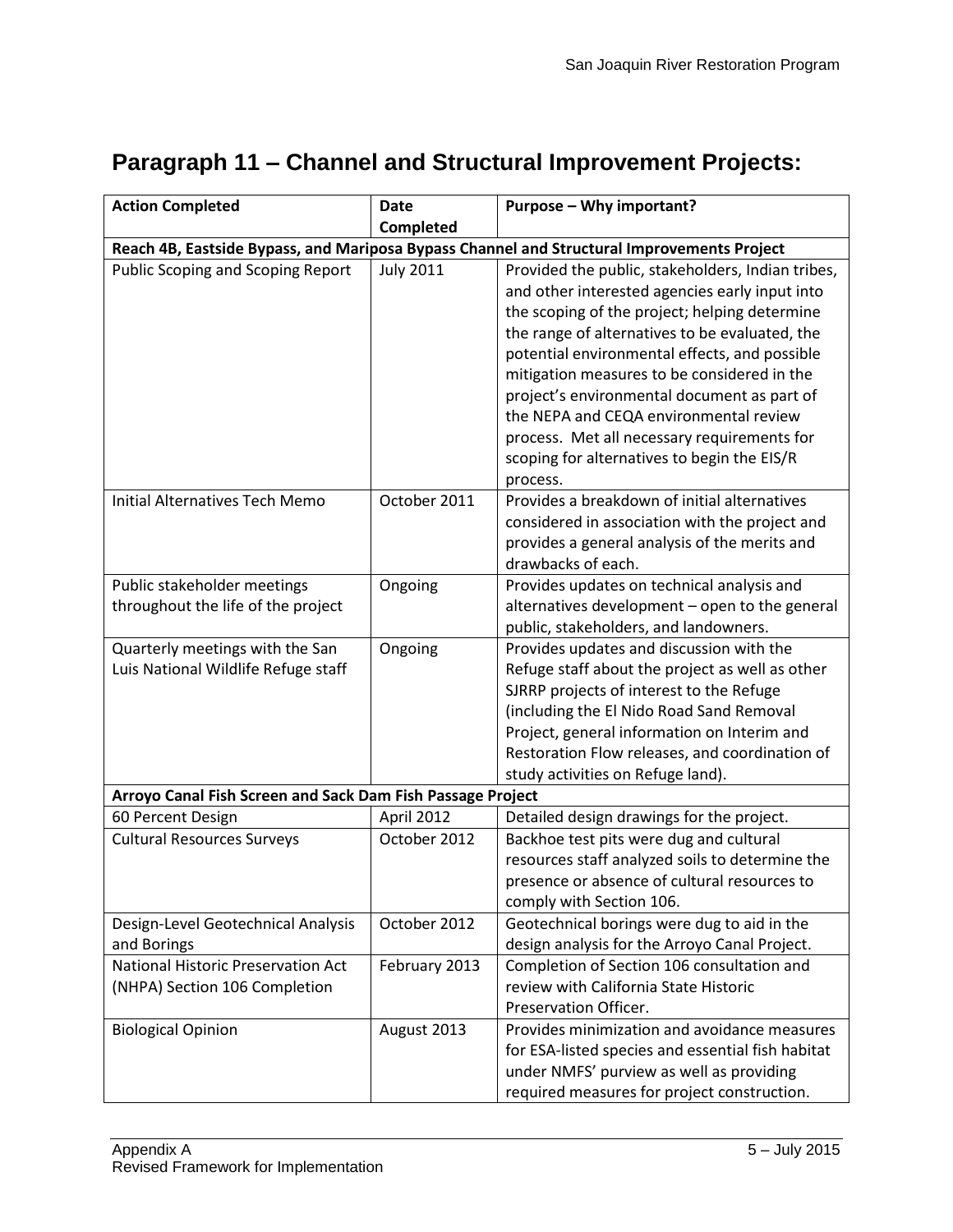| <b>Action Completed</b>                    | <b>Date</b>      | Purpose - Why important?                           |
|--------------------------------------------|------------------|----------------------------------------------------|
|                                            | Completed        |                                                    |
| Final EA and FONSI                         | September        | Provides NEPA and CEQA compliance for the          |
|                                            | 2013             | project.                                           |
| Subsidence Efforts                         | Ongoing          | Preparation of draft subsidence design             |
|                                            |                  | memorandums (currently unreleased to the           |
|                                            |                  | public) and coordination of subsidence             |
|                                            |                  | concerns with the San Luis Canal Company and       |
|                                            |                  | Lower San Joaquin Levee District along with the    |
|                                            |                  | local water districts in the area. Continued       |
|                                            |                  | twice yearly subsidence monitoring at over 50      |
|                                            |                  | stations around the SJRRP Restoration Area         |
|                                            |                  | including at Sack Dam. Conducted two surveys       |
|                                            |                  | and trained San Luis Canal Company staff on        |
|                                            |                  | surveys along the Arroyo Canal.                    |
| <b>Salt and Mud Slough Barrier Project</b> |                  |                                                    |
| Draft Project Management Plan and          | September        | Began initial project efforts including preparing  |
| <b>Initial Project Efforts</b>             | 2013             | a draft Project Management Plan, beginning the     |
|                                            |                  | NEPA and CEQA compliance and beginning the         |
|                                            |                  | initial design efforts. These efforts were put on  |
|                                            |                  | hold in 2013 as the project is a low priority.     |
| <b>Gravel Pit Filling and Isolation</b>    |                  |                                                    |
| 2-Dimensional Modeling Effort              | 2012             | Prepared a 2-dimensional water temperature         |
|                                            |                  | model to assist in the future prioritization of    |
|                                            |                  | gravel pit projects based on relative priority for |
|                                            |                  | reducing juvenile salmon mortality.                |
| <b>Gravel Pit Studies</b>                  | $2013 -$ Present | California Department of Fish and Wildlife's       |
|                                            |                  | (DFW) and California Department of Water           |
|                                            |                  | Resources are conducting various monitoring        |
|                                            |                  | studies on predation, bathymetry, and              |
|                                            |                  | temperature in the gravel pits to prioritize the   |
|                                            |                  | highest priority pits for possible isolation or    |
|                                            |                  | filling.                                           |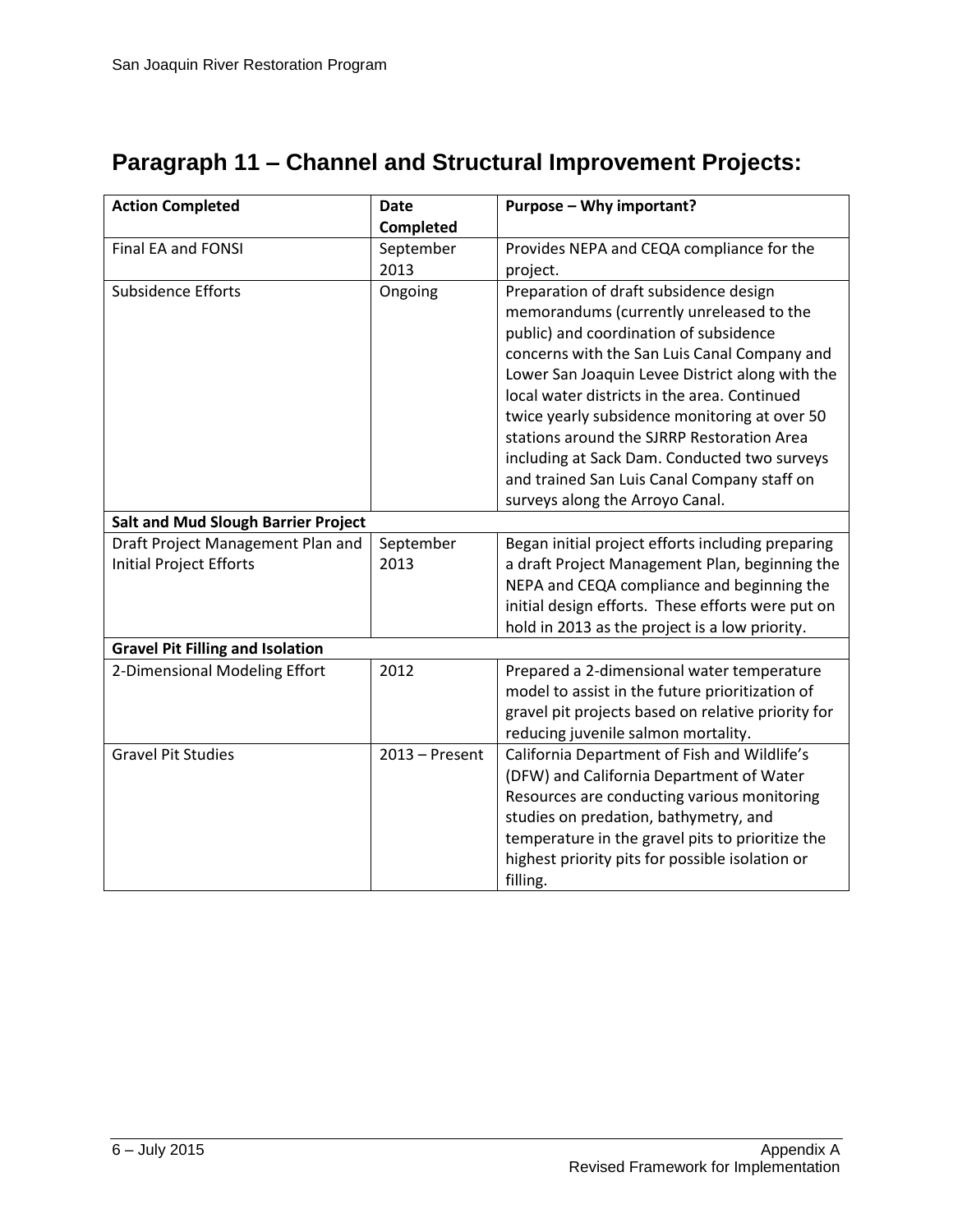| <b>Action Completed</b>                                                                                                  | <b>Date</b>                                                 | Purpose - Why important?                                                                                                                                                                                                                                                                                                                                                                                            |
|--------------------------------------------------------------------------------------------------------------------------|-------------------------------------------------------------|---------------------------------------------------------------------------------------------------------------------------------------------------------------------------------------------------------------------------------------------------------------------------------------------------------------------------------------------------------------------------------------------------------------------|
|                                                                                                                          | Completed                                                   |                                                                                                                                                                                                                                                                                                                                                                                                                     |
| 10(a)(1)(A) Permit application for<br>Spring-run Salmon Broodstock<br>Efforts, and Revised Permit and<br>Permit Issuance | September<br>2010,<br>December<br>2011, and<br>October 2012 | Allowed for the collection of spring-run Chinook<br>salmon from the Feather River Hatchery for the<br>Program's broodstock efforts.                                                                                                                                                                                                                                                                                 |
| <b>Stock Selection Strategy</b>                                                                                          | November<br>2010                                            | Identified a multi-step process to select a stock<br>or stocks of spring-run Chinook salmon for<br>reintroduction to the San Joaquin River and<br>ultimately determine appropriate methods of<br>reintroduction.                                                                                                                                                                                                    |
| Fish Management Plan (FMP)                                                                                               | November<br>2010                                            | The FMP lays out a structured approach to<br>adaptively manage the reintroduction of<br>Chinook salmon and other fishes.                                                                                                                                                                                                                                                                                            |
| <b>Hatchery and Genetics</b><br>Management Plan (HGMP)                                                                   | December<br>2010                                            | The HGMP provides guidance on the<br>management and operation of the Program's<br>Conservation Facility and describes the manner<br>in which donor stock would be propagated. It<br>was required for NMFS to issue the 10(a)(1)(A)<br>Permit for broodstock efforts.                                                                                                                                                |
| Reintroduction Strategy for Spring-<br>run Chinook Salmon                                                                | February 2011                                               | This document provides additional details on<br>the approach and methods for reintroducing<br>spring-run Chinook salmon.                                                                                                                                                                                                                                                                                            |
| Evaluation of the Hills Ferry Barrier<br><b>Effectiveness Study and Final</b><br>Report                                  | October 2011                                                | Requirement of PL 111-11 Section 10004(h)(4).<br>Reclamation TSC biologists evaluated the<br>effectiveness of Hills Ferry Barrier in preventing<br>the unintended upstream migration of<br>anadromous fish in the San Joaquin River.                                                                                                                                                                                |
| Minimum Floodplain Habitat Area<br>for Spring and Fall-run Chinook                                                       | November<br>2012                                            | This study recommends a minimum amount of<br>juvenile rearing habitat necessary to meet fall-<br>and spring-run Chinook salmon targets for the<br>Restoration Program.                                                                                                                                                                                                                                              |
| Appraisal Study for Water Supply to<br><b>Conservation Facility</b>                                                      | May 2013                                                    | Reclamation studied how to deliver 20 cfs from<br>Friant Dam to DFW's planned Salmon<br>Conservation and Research Facility. This study<br>enables Reclamation to move forward with the<br>design process, and facilitates more detailed<br>coordination with proponents of related<br>projects including Orange Cove Irrigation<br>District, Friant Power Authority, and Fresno<br>County Water Works District #18. |

# **Paragraph 14 – Reintroduction of Salmon:**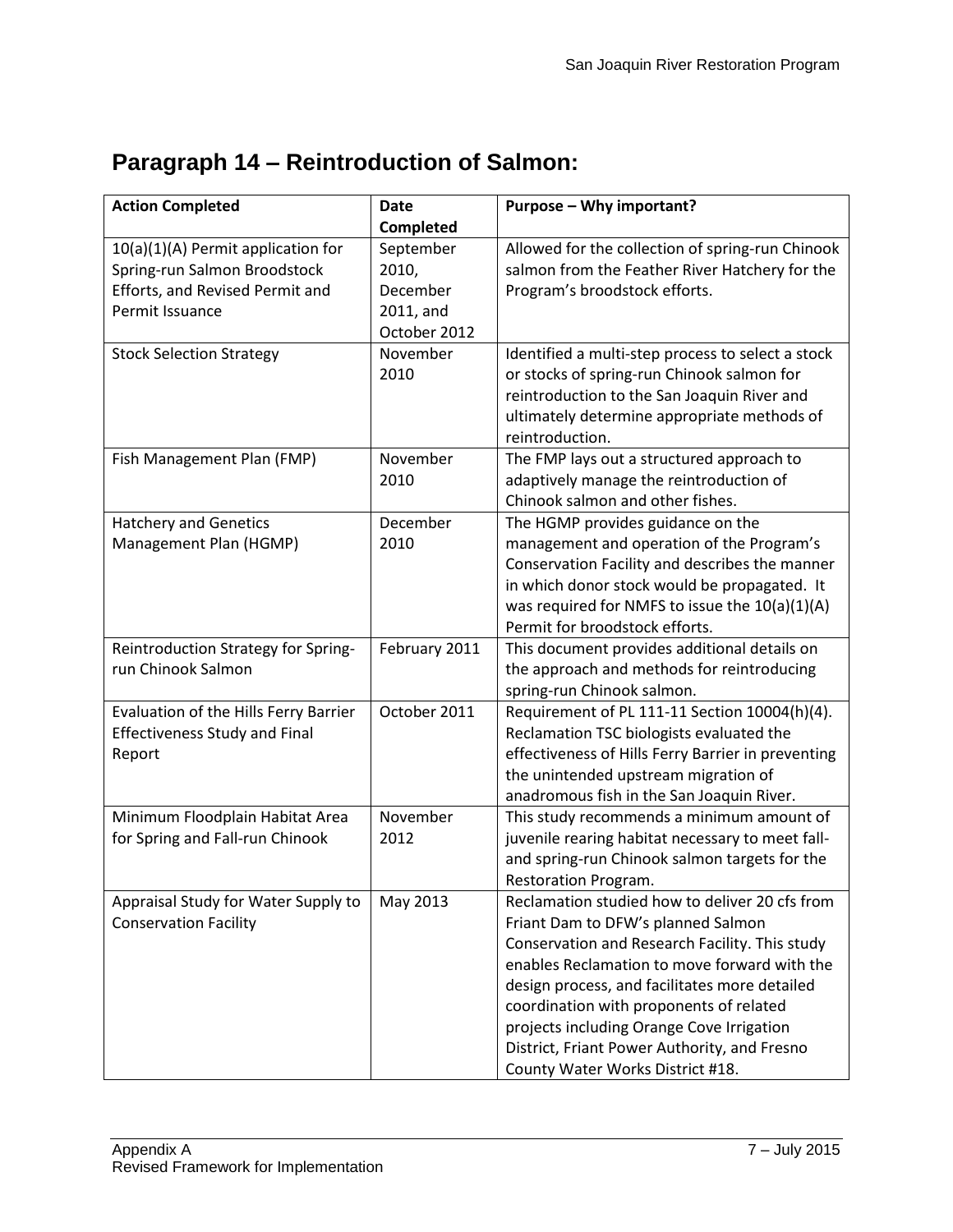# **Paragraph 14 – Reintroduction of Salmon:**

| <b>Action Completed</b>                                                                                                           | <b>Date</b>                        | Purpose - Why important?                                                                                                                                                                                                                                                                                                                                                                                                                                                                                                                                      |
|-----------------------------------------------------------------------------------------------------------------------------------|------------------------------------|---------------------------------------------------------------------------------------------------------------------------------------------------------------------------------------------------------------------------------------------------------------------------------------------------------------------------------------------------------------------------------------------------------------------------------------------------------------------------------------------------------------------------------------------------------------|
|                                                                                                                                   | Completed                          |                                                                                                                                                                                                                                                                                                                                                                                                                                                                                                                                                               |
| EA, FONSI, and Financial Assistance<br>Agreement for Operations and<br>Maintenance (O&M) Funding for<br>the Conservation Facility | October 2013;<br>October 2014      | Reclamation's February 2011 letter of intent to<br>fund Conservation Facility O&M for 10 years<br>enabled DFW to obtain State approvals to<br>proceed with planning and design. Reclamation<br>completes financial assistance agreements for<br>the O&M funding annually, and completed an<br>EA analyzing actions through December 31,<br>2015.                                                                                                                                                                                                              |
| Design for the Additional Water<br>Supply Need for the Conservation<br>Facility                                                   | On-going                           | Currently working on the design for<br>modifications to the outlet works at Friant Dam<br>to be able to provide an additional 20 cfs to the<br>Conservation Facility. Currently at the design at<br>the 10 percent design level.                                                                                                                                                                                                                                                                                                                              |
| Began Spring-run Salmon<br><b>Broodstock Efforts</b>                                                                              | Began March<br>2013; ongoing       | The first year of broodstock was collected in<br>2013. These fish were transported to the<br>Program's Interim Facility and in spring 2017,<br>their offspring will be the first "large" release of<br>spring-run salmon into the San Joaquin River in<br>more than 60 years. Broodstock has been<br>transported to the Interim Facility each year<br>since 2013.                                                                                                                                                                                             |
| Fall-run Trap & Haul Study                                                                                                        | Began<br>December<br>2012; ongoing | This study effort includes the trap and transport<br>of fall-run Chinook salmon from the lower river<br>and the release of these fish into Reach 1,<br>about 30 miles downstream of Friant Dam. The<br>study is intended to see if fall-run can<br>successfully spawn in the river. Naturally<br>spawned salmon were found in spring 2013.<br>This was the first documented successful<br>natural spawning in the river in more than 60<br>years. Successive years of the study provide<br>valuable information on spawning location and<br>spawning success. |
| <b>Genetics Monitoring</b>                                                                                                        | Began 2013;<br>Ongoing             | Awarded an Interagency Agreement to NMFS<br>Science Center to complete genetics monitoring<br>of our spring-run salmon broodstock and<br>spring-run salmon direct releases. Monitoring<br>efforts are completed annually.                                                                                                                                                                                                                                                                                                                                     |
| <b>Annual Brood Year Fisheries</b><br><b>Implementation Plans</b>                                                                 | Began 2013;<br>Ongoing             | Describes and coordinates the fall-run and<br>spring-run salmon actions for the year.                                                                                                                                                                                                                                                                                                                                                                                                                                                                         |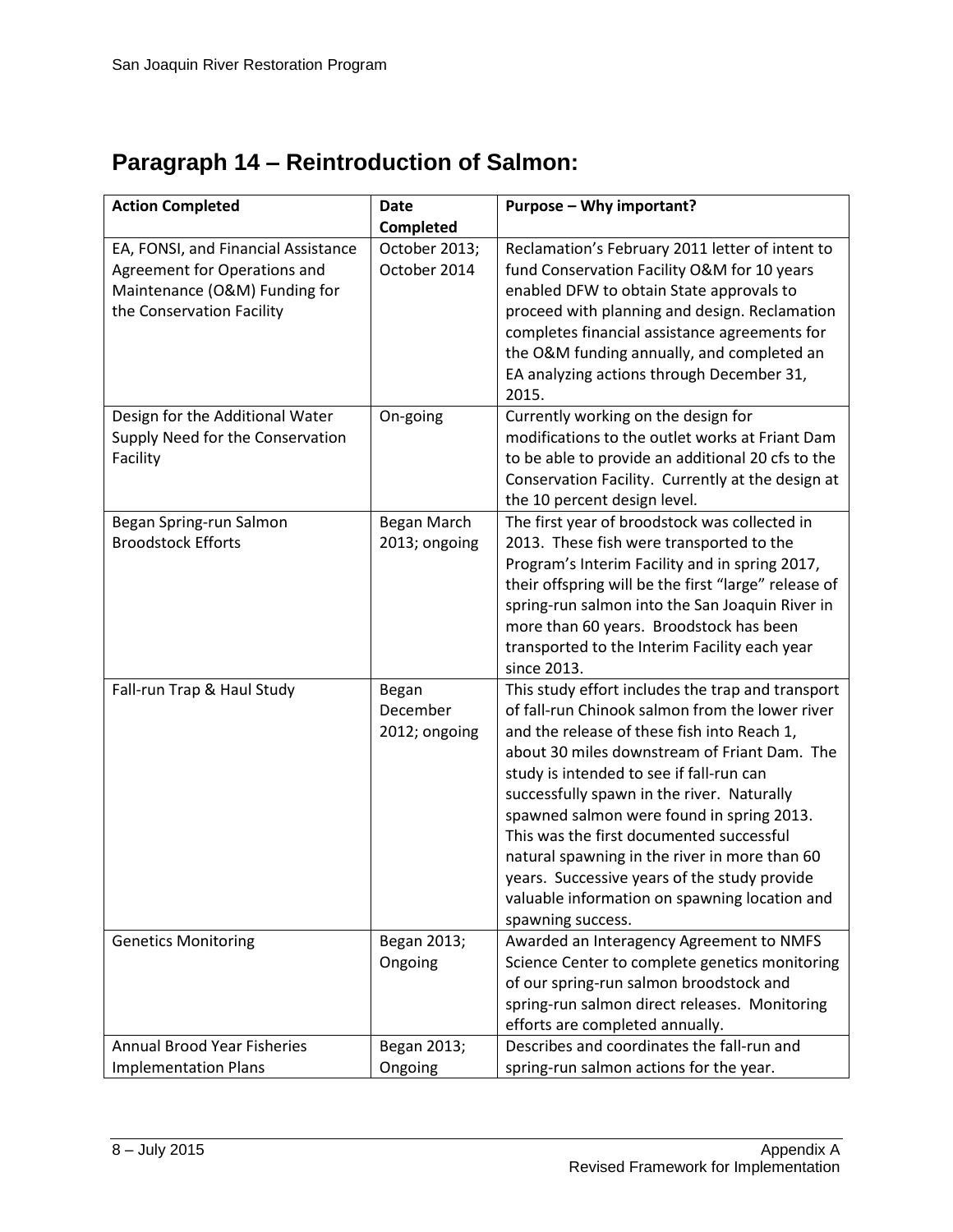| <b>Action Completed</b>             | <b>Date</b>         | Purpose - Why important?                          |
|-------------------------------------|---------------------|---------------------------------------------------|
|                                     | Completed           |                                                   |
| ESA 10(j) and 4(d) rule package     | December            | Allows for the take of spring-run Chinook         |
|                                     | 2013                | salmon for certain activities in specific areas.  |
|                                     |                     | Provides protections to third parties from        |
|                                     |                     | potential liability under the Federal and State   |
|                                     |                     | ESA for reintroduced spring-run salmon.           |
| Annual Tech Memos for the Take of   | January 2014;       | Identifies how the SJRRP spring-run salmon will   |
| Spring-run Salmon at the Central    | annually            | be accounted for at the CVP and SWP Delta         |
| Valley Project (CVP) and State      | thereafter          | facilities.                                       |
| Water Project (SWP) facilities      |                     |                                                   |
| Direct release of spring-run salmon | <b>Began Spring</b> | First direct release of spring-run salmon into    |
| into the River                      | 2014; ongoing       | the San Joaquin River in many decades. These      |
|                                     |                     | study efforts are targeting smaller releases of   |
|                                     |                     | spring-run salmon in the hopes that some          |
|                                     |                     | return to the San Joaquin River as adults. If     |
|                                     |                     | they do, additional study activities will be      |
|                                     |                     | undertaken, including moving these fish to        |
|                                     |                     | Reach 1 to see if they can successfully over-     |
|                                     |                     | summer and spawn the following fall. These        |
|                                     |                     | are important activities to test the viability of |
|                                     |                     | spring-run salmon in the San Joaquin River.       |

# **Paragraph 14 – Reintroduction of Salmon:**

| <b>Action Completed</b>           | Date          | Purpose - Why important?                          |
|-----------------------------------|---------------|---------------------------------------------------|
|                                   | Completed     |                                                   |
| Initial releases of Interim Flows | Began October | Initiated Interim Flows in October 2009 and       |
|                                   | 2009; ended   | completed them on the schedule outlined in        |
|                                   | December 31,  | the Settlement.                                   |
|                                   | 2013          |                                                   |
| Annual flow management activities | Annually from | Series of annual activities as described in the   |
|                                   | 2009          | Restoration Flow Guidelines to release,           |
|                                   |               | manage, and account for Restoration Flows.        |
|                                   |               | Includes extensive coordination with the          |
|                                   |               | Restoration Administrator and downstream          |
|                                   |               | interests, including Exchange Contractors Water   |
|                                   |               | Authority, San Luis & Delta-Mendota Water         |
|                                   |               | Authority, Central California Irrigation District |
|                                   |               | and San Luis Canal Company.                       |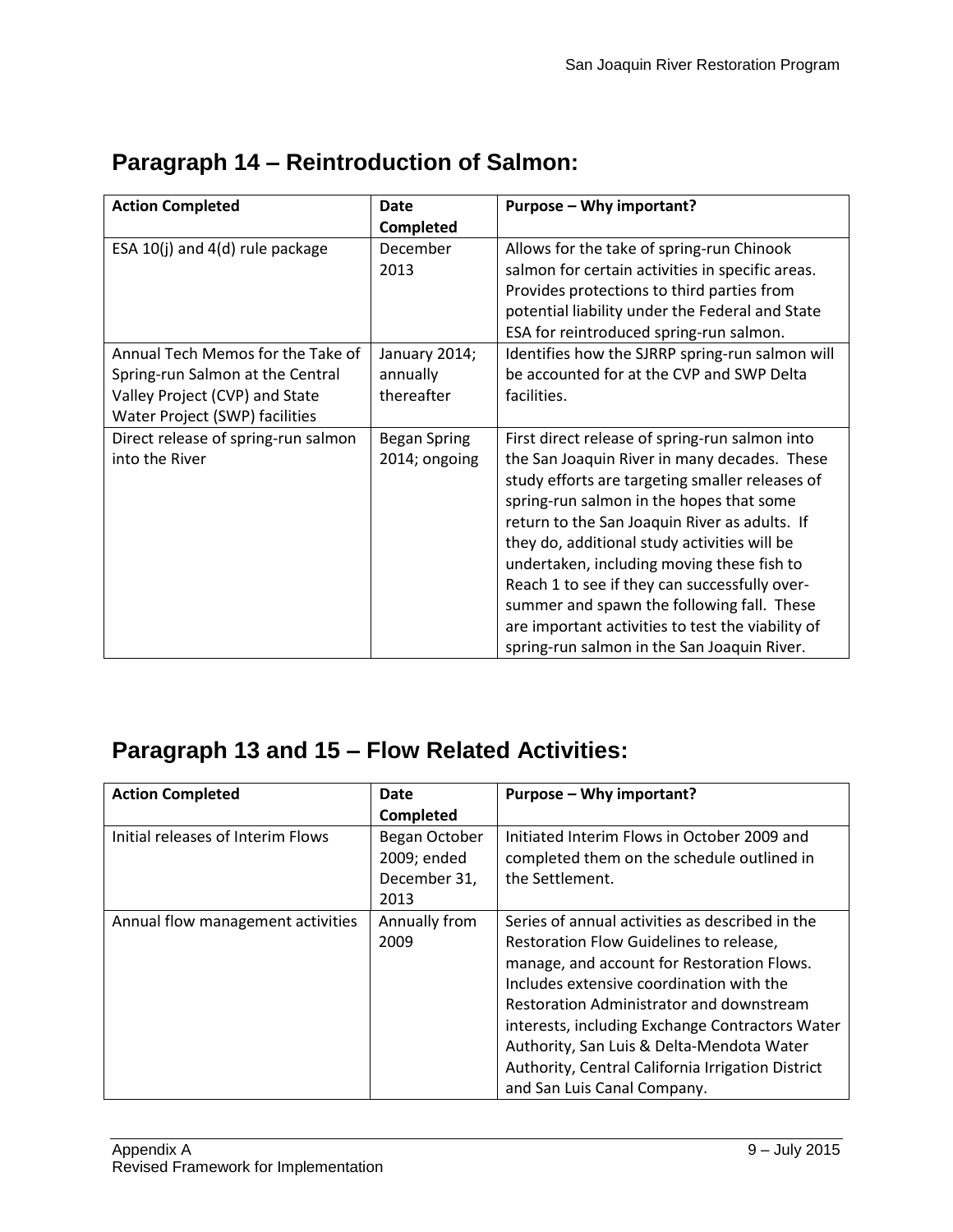| <b>Action Completed</b>                | <b>Date</b>     | Purpose - Why important?                          |
|----------------------------------------|-----------------|---------------------------------------------------|
|                                        | Completed       |                                                   |
| <b>Water Quality Monitoring during</b> | October 2009    | Water rights orders for Interim Flows had         |
| <b>Interim Flows</b>                   | to December     | required water quality monitoring for a range     |
|                                        | 2013            | of constituents in the newly re-wetted San        |
|                                        |                 | Joaquin River. The monitoring included            |
|                                        |                 | laboratory analysis of grab samples from the      |
|                                        |                 | river as well as monitoring of real-time water    |
|                                        |                 | quality gages placed in the river.                |
| Seepage Management Plan and            | September       | Allows for the release of Interim and             |
| updates                                | 2009; Last      | Restoration Flows without causing material        |
|                                        | update was      | adverse groundwater seepage impacts,              |
|                                        | September       | protecting adjacent landowners.                   |
|                                        | 2014            |                                                   |
| Seepage Project Handbook and           | December        | Details process for realty actions or             |
| updates                                | 2011; Last      | construction of physical seepage projects to      |
|                                        | update was      | allow increased flows without damaging            |
|                                        | September       | adjacent crops.                                   |
|                                        | 2014            |                                                   |
| Installation of more than 200          | Wells installed | Limits Interim and Restoration Flows in real-     |
| Seepage Monitoring Wells and           | starting in     | time to levels that do not cause impacts to       |
| weekly monitoring actions              | 2009; efforts   | adjacent crops.                                   |
|                                        | ongoing         |                                                   |
| Installed stream gages to monitor      | September       | Provides instream flow data to inform the         |
| <b>Interim Flows</b>                   | 2009; ongoing   | creation of the Program's Restoration Flow        |
|                                        | monitoring      | Guidelines (Settlement Paragraph 13).             |
| Yearly EAs and FONSIs for Interim      | Annually from   | Provided NEPA compliance for the continued        |
| Flows                                  | 2009 to 2012    | release of Interim Flows.                         |
| Yearly Biological Opinions from        | Annually from   | Provided ESA compliance for the continued         |
| NMFS and USFWS for Interim Flows       | 2009 to 2012    | release of Interim Flows.                         |
| Temporary Change to                    | 2010, 2011,     | Provided changes to Reclamation's water rights    |
| Reclamation's water rights to          | and 2012        | at Friant Dam for the continued release and       |
| release Interim Flows                  |                 | protection of Interim Flows.                      |
| EA, FONSI, and Purchase of Gates       | August 2010     | Provided funding to the Henry Miller              |
| for Sack Dam                           |                 | Reclamation District to purchase automatic        |
|                                        |                 | gates to allow the District to more efficiently   |
|                                        |                 | and safely pass SJRRP Flows past their dam.       |
| EA, FONSI and Purchase of Gates        | December        | Provided funding to Central California Irrigation |
| for Mendota Dam                        | 2011            | District to purchase automatic gates to allow     |
|                                        |                 | the District to more efficiently and safely pass  |
|                                        |                 | SJRRP Flows past their dam.                       |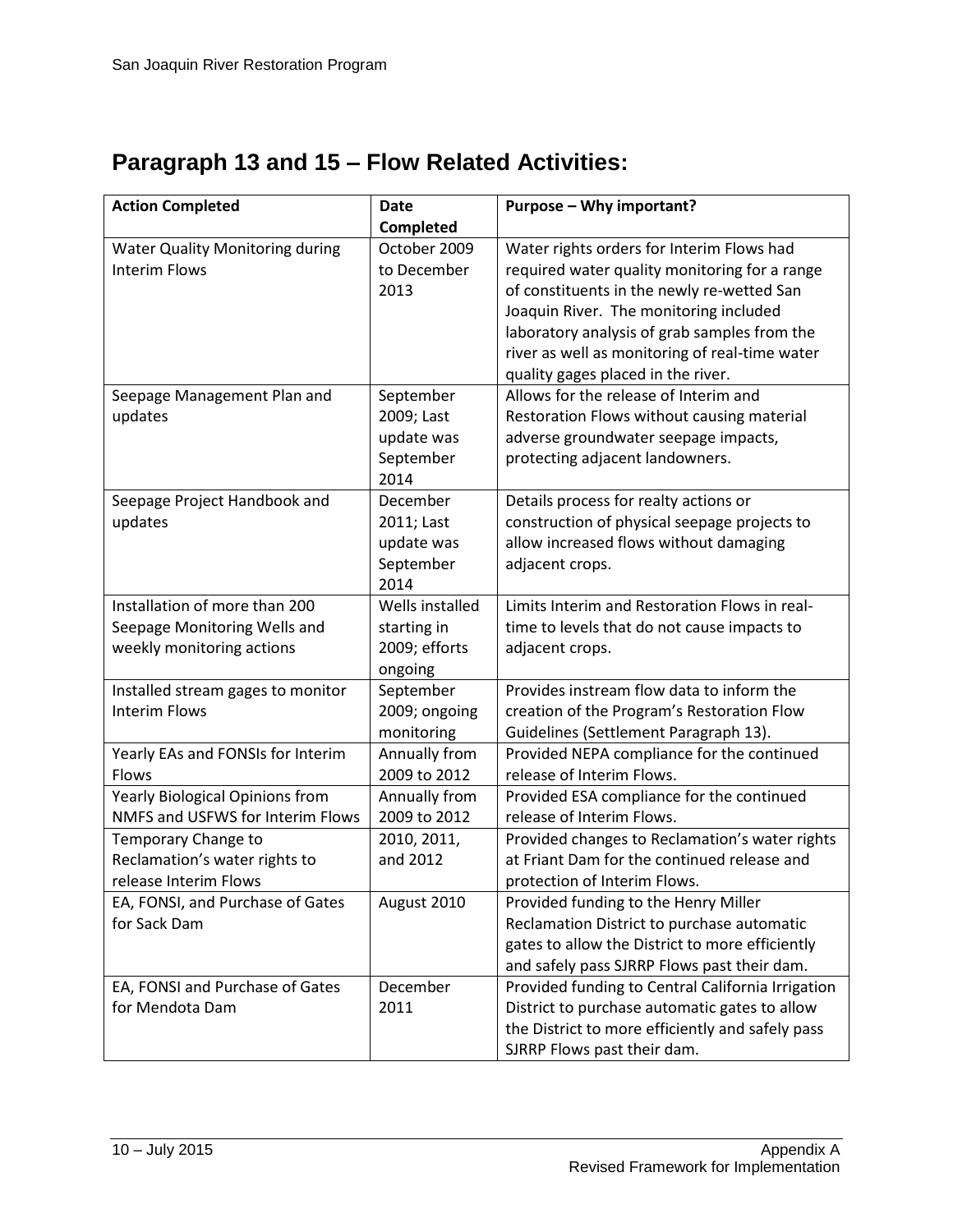| <b>Action Completed</b>             | <b>Date</b>      | Purpose - Why important?                                                                 |
|-------------------------------------|------------------|------------------------------------------------------------------------------------------|
|                                     | Completed        |                                                                                          |
| EA, FONSI, and Financial Assistance | October 2012     | In the successive Interim Flows EAs and the                                              |
| Agreement for Invasive Vegetation   |                  | PEIS/R, Reclamation committed to monitor and                                             |
| Monitoring and Management           |                  | manage invasive species with the potential to                                            |
|                                     |                  | compromise successful implementation of the                                              |
|                                     |                  | SJRRP. NEPA was completed for this effort and                                            |
|                                     |                  | a financial assistance agreement was entered                                             |
|                                     |                  | into with the San Joaquin River Parkway and                                              |
|                                     |                  | Conservation Trust, who is performing                                                    |
|                                     |                  | management and monitoring of invasive plants                                             |
|                                     |                  | with River Partners.                                                                     |
| Monitoring and Analysis Plan        | Ongoing,         | Since 2011, the Implementing Agencies have                                               |
| (MAP) and Associated Studies        | Annually since   | annually produced the MAP to identify how the                                            |
|                                     | 2011             | SJRRP will resolve uncertainties associated with                                         |
|                                     |                  | flow scheduling, channel improvements, and                                               |
|                                     |                  | fisheries reintroduction actions. The data from                                          |
|                                     |                  | the studies that are part of the MAP help to                                             |
|                                     |                  | inform multiple aspects of the SJRRP                                                     |
|                                     |                  | implementation. These studies have included                                              |
|                                     |                  | fish monitoring and tracking of survival, habitat                                        |
|                                     |                  | analyses, temperature monitoring, egg survival                                           |
|                                     |                  | studies, water quality monitoring, river cross                                           |
|                                     |                  | section surveys, mine pit predation,                                                     |
|                                     |                  | geotechnical analysis of levees, sediment                                                |
|                                     |                  | monitoring, vegetation monitoring, fish passage                                          |
|                                     |                  | analyses, trap and haul of salmonids, fish                                               |
|                                     |                  | assemblage monitoring, captive fish rearing,                                             |
|                                     |                  | genetic studies, and other modeling efforts.                                             |
|                                     |                  | This also includes all permitting necessary for                                          |
|                                     |                  | the implementation of these projects, including                                          |
|                                     |                  | Corps 404 permits, Section 10 permits, 401                                               |
|                                     |                  | Water Quality Certifications, ESA compliance,<br>and Section 106 review and concurrence. |
| Resolved Tort Claim with Mr. Nickel | <b>June 2012</b> | Prevented Federal Court of Claims action,                                                |
|                                     |                  |                                                                                          |
|                                     |                  | compensated landowner for restriction of                                                 |
|                                     |                  | drainage to the river.                                                                   |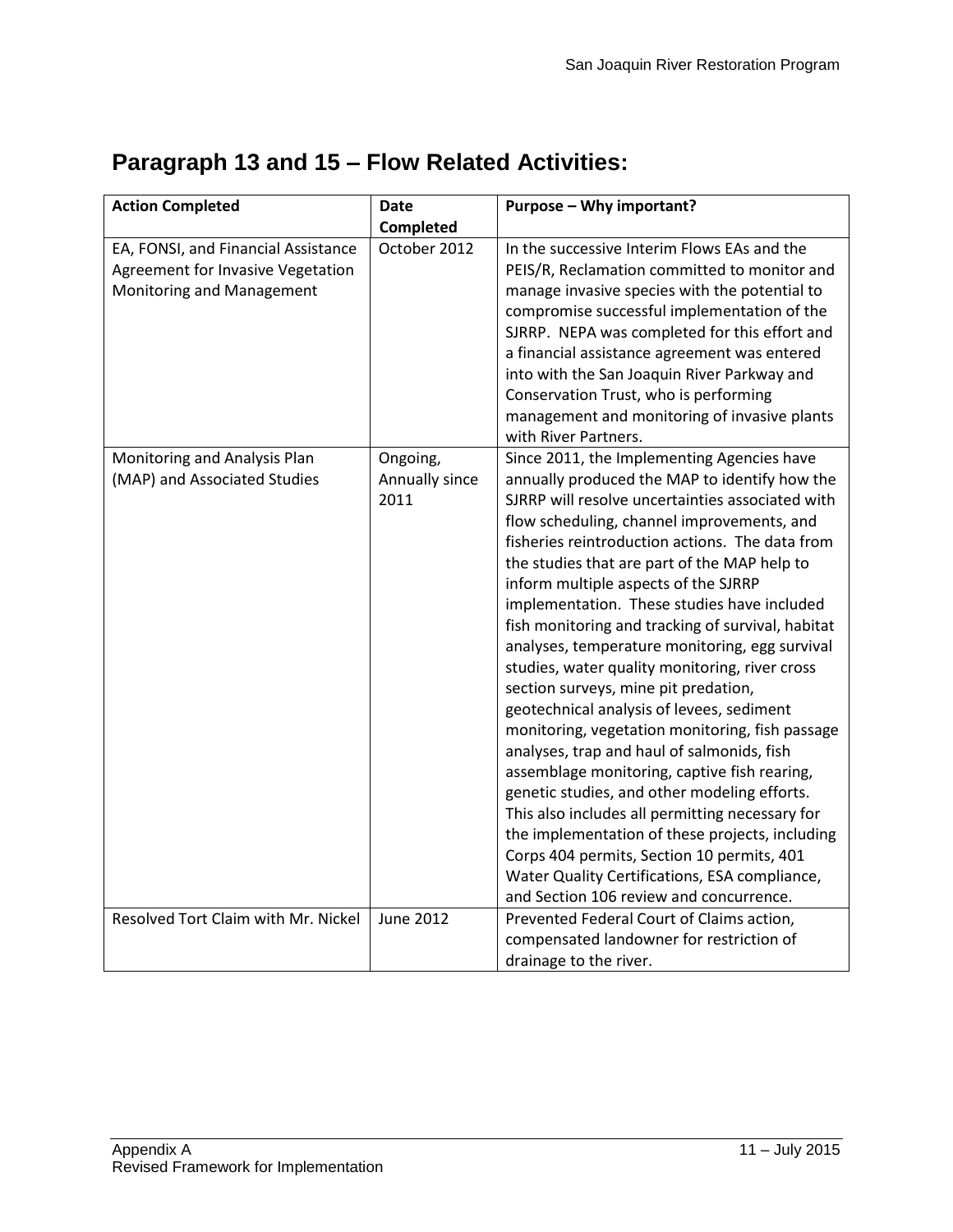| <b>Action Completed</b>                | Date           | Purpose - Why important?                          |
|----------------------------------------|----------------|---------------------------------------------------|
|                                        | Completed      |                                                   |
| <b>Steelhead Monitoring Plan</b>       | July 2012;     | Reclamation committed to developing and           |
| (monitoring actions ongoing)           | annual         | implementing a monitoring plan for Central        |
|                                        | monitoring     | Valley steelhead that may enter the Restoration   |
|                                        |                | Area during Interim and Restoration flows. The    |
|                                        |                | plan includes the notification of NMFS in the     |
|                                        |                | event of encountering any steelhead and a         |
|                                        |                | relocation and recovery mechanism to place        |
|                                        |                | these fish downstream until such time as          |
|                                        |                | conditions are sufficient to sustain steelhead in |
|                                        |                | the Restoration Area with minimal risk of injury  |
|                                        |                | or mortality.                                     |
| Draft Guidance document on             | September      | Provides guidance to Reclamation on how to        |
| Management of Unreleased               | 2013           | best manage Unreleased Restoration Flows,         |
| <b>Restoration Flows</b>               |                | which became available on January 1, 2014, to     |
|                                        |                | best achieve the Restoration Goal.                |
| Channel Capacity Report - 2014         | September      | Meets requirements in the PEIS/R ROD to           |
| and 2015 Restoration Year              | 2013; January  | identify then-existing channel capacities and     |
|                                        | 2015; Annually | manage Interim and Restoration Flow releases      |
|                                        |                | such that they do not exceed these amounts.       |
| <b>Restoration Flow Guidelines</b>     | December       | Fulfills Program requirements under Settlement    |
|                                        | 2013           | Paragraph 13(j) to develop guidelines for         |
|                                        |                | releasing Restoration Flows in support of the     |
|                                        |                | Program's Restoration Goal. Culmination of        |
|                                        |                | more than 4 years of monthly negotiations with    |
|                                        |                | Friant and NRDC.                                  |
| <b>Restoration Flow Releases</b>       | Began January  | Began Restoration Flow releases on the            |
|                                        | 1,2014         | schedule identified in the Settlement.            |
| Seepage Projects - Completion of       | November       | Completed the SJRRP's first two seepage           |
| First 2 Seepage Projects, an           | 2014           | projects - a seepage easement on 4,500 acres      |
| <b>Easement and Fee Title Purchase</b> |                | and a fee title purchase of 400 acres. These      |
|                                        |                | two projects address 20 percent of the about      |
|                                        |                | 23,000 acres potentially impacted by the SJRRP    |
|                                        |                | flows. This was a substantial accomplishment      |
|                                        |                | for the Program.                                  |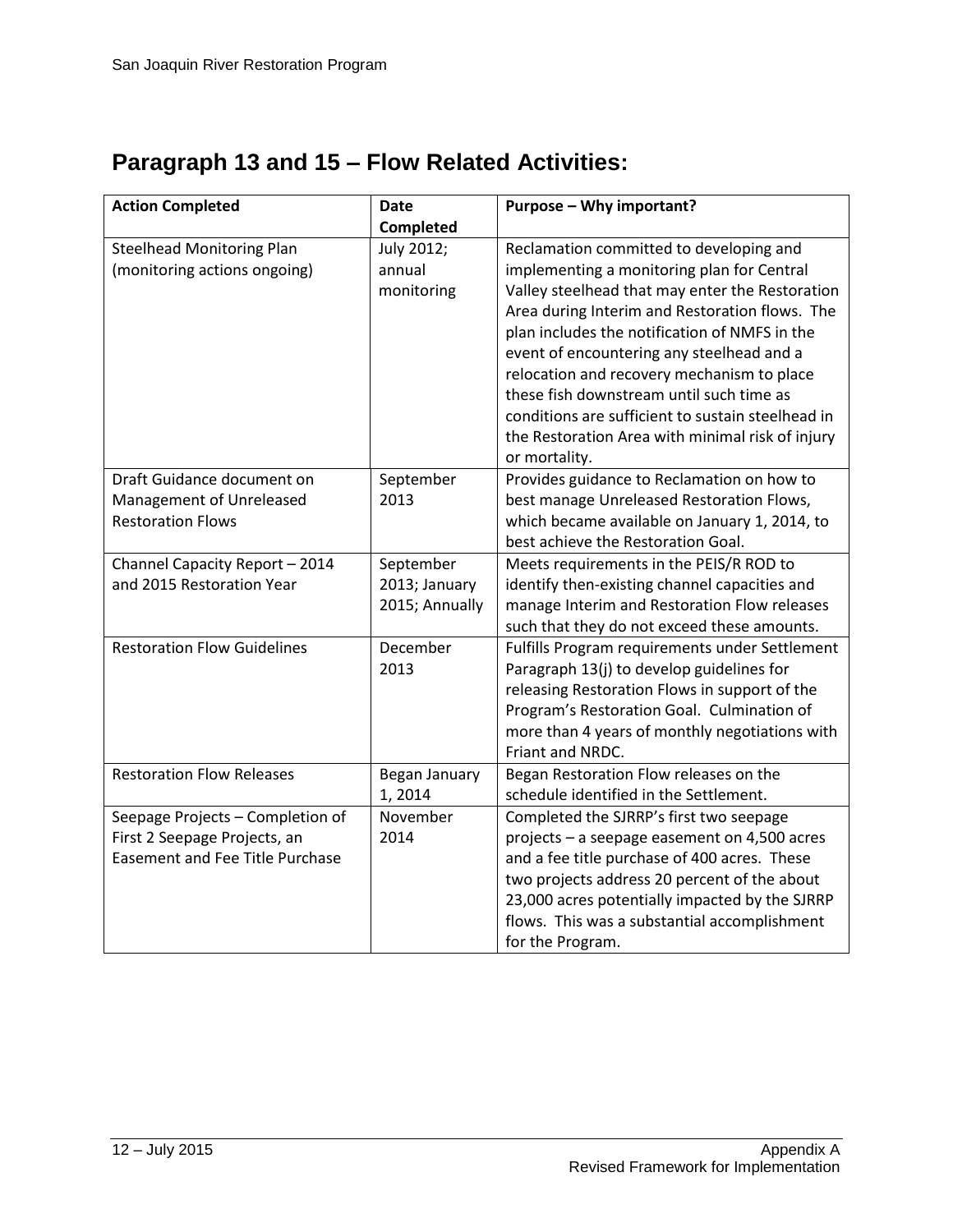| <b>Action Completed</b>                                                            | <b>Date</b>   | Purpose - Why important?                                                                                                                                                                                                                                                                                                                                                                                                                                                                                                                                                                                                                                                                                                                                                                                                                                                                                                                                                                                                                                                                                                                    |
|------------------------------------------------------------------------------------|---------------|---------------------------------------------------------------------------------------------------------------------------------------------------------------------------------------------------------------------------------------------------------------------------------------------------------------------------------------------------------------------------------------------------------------------------------------------------------------------------------------------------------------------------------------------------------------------------------------------------------------------------------------------------------------------------------------------------------------------------------------------------------------------------------------------------------------------------------------------------------------------------------------------------------------------------------------------------------------------------------------------------------------------------------------------------------------------------------------------------------------------------------------------|
|                                                                                    | Completed     |                                                                                                                                                                                                                                                                                                                                                                                                                                                                                                                                                                                                                                                                                                                                                                                                                                                                                                                                                                                                                                                                                                                                             |
| Sale of Unreleased Restoration<br>Flows; Unreleased Restoration Flow<br>Agreements | February 2014 | At that time and due to the severe drought, the<br>parties to the Settlement agreed to shut off<br>Restoration Flows into the San Joaquin River<br>early and sell the resulting Unreleased<br>Restoration Flows. Reclamation sold a total of<br>11,219 acre-feet (AF). We gave first priority to<br>the Friant Contractors with human health and<br>safety needs and sold 1,824 AF to them at<br>\$100/AF. The rest of the water was intended<br>for critical agricultural needs and we allocated it<br>by Class 1 contract percentage to each Friant<br>Contractor. Contractors were allowed to take<br>delivery of the water and use in district or<br>transfer to a district with a long-term<br>relationship at cost. No transfer or sales of the<br>water on the open market were allowed as the<br>water was intended to meet the crucial<br>agricultural needs in the Friant Division. Water<br>not purchased by contractors was turned back<br>to Reclamation and sold to other Friant<br>Contractors. We sold 9,395 AF to them at<br>\$350/AF. In total in 2014, we sold a total of<br>11,219 AF and generated \$3,470,650 for the |
| Final EA for Fresno Irrigation<br><b>District's Temporary Pumping</b><br>Facility  | March 2014    | San Joaquin River Restoration Fund.<br>Provided NEPA compliance for FID's temporary<br>pumping facilities to allow for the return of<br>previously banked Unreleased Restoration<br>Flows.                                                                                                                                                                                                                                                                                                                                                                                                                                                                                                                                                                                                                                                                                                                                                                                                                                                                                                                                                  |
| Groundwater Flow Modeling for<br>the San Joaquin River Restoration<br>Program      | October 2014  | Groundwater model - SJRRPGW - developed by<br>the USGS to allow for the prediction of<br>groundwater movement near the San Joaquin<br>River as a result of the SJRRP activities.                                                                                                                                                                                                                                                                                                                                                                                                                                                                                                                                                                                                                                                                                                                                                                                                                                                                                                                                                            |
| Flowage Easements in the Eastside<br><b>Bypass</b>                                 | $2013 - 2015$ | Reclamation has obtained 8 required flowage<br>easements in the Eastside Bypass to allow<br>SJRRP flows to flood private property.                                                                                                                                                                                                                                                                                                                                                                                                                                                                                                                                                                                                                                                                                                                                                                                                                                                                                                                                                                                                          |
| Lower San Joaquin Levee District<br><b>Financial Assistance Agreement</b>          | 2011          | Reclamation has provided funding to the Levee<br>District to assist it in changing its operations to<br>occur in the wet and adapting to the newly re-<br>wetted San Joaquin River.                                                                                                                                                                                                                                                                                                                                                                                                                                                                                                                                                                                                                                                                                                                                                                                                                                                                                                                                                         |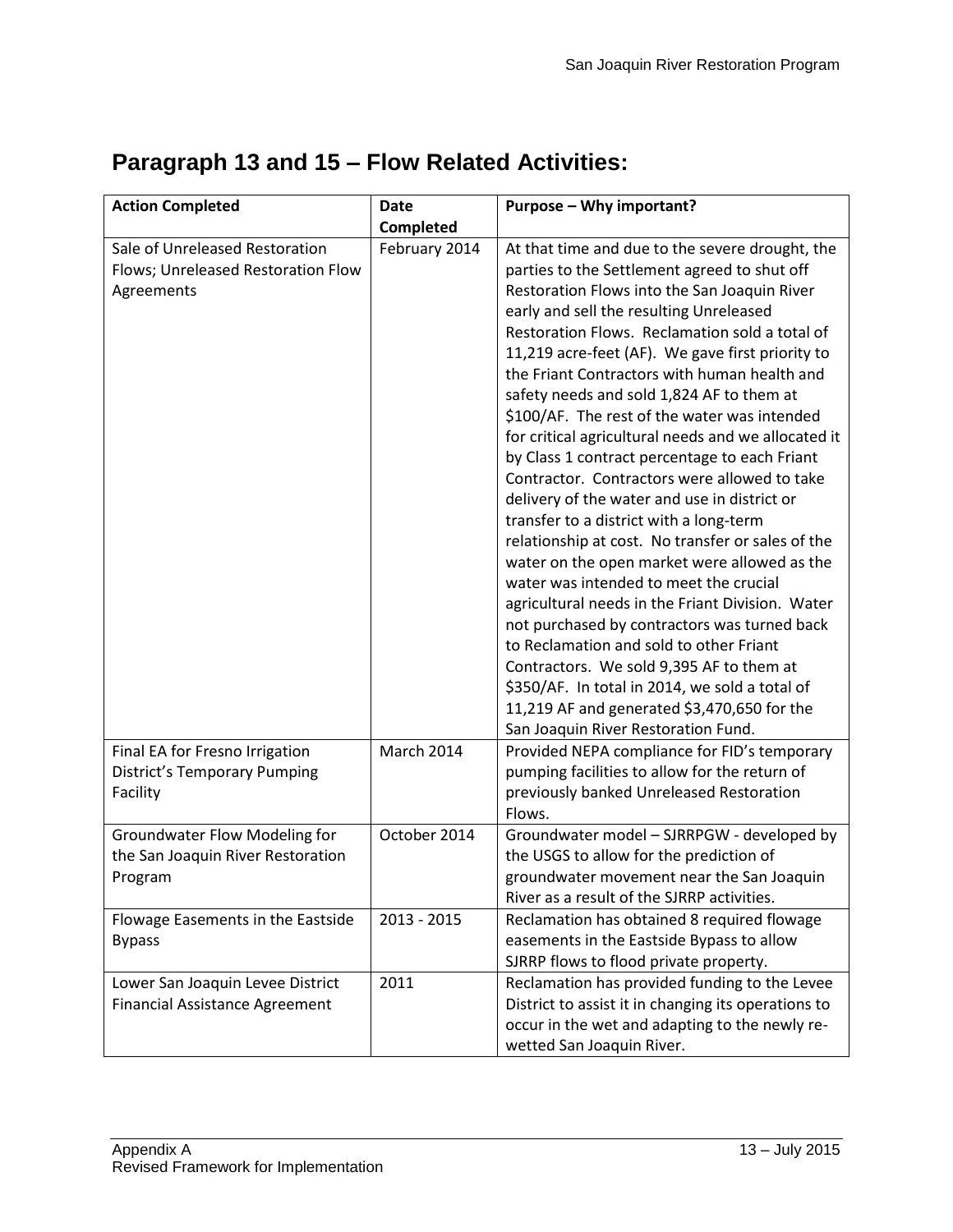# **Paragraph 16 (Water Management Goal):**

| <b>Action Completed</b>                                                                                    | <b>Date</b>                    | Purpose - Why important?                                                                                                                                                                                                                                                                                                                      |
|------------------------------------------------------------------------------------------------------------|--------------------------------|-----------------------------------------------------------------------------------------------------------------------------------------------------------------------------------------------------------------------------------------------------------------------------------------------------------------------------------------------|
|                                                                                                            | Completed                      |                                                                                                                                                                                                                                                                                                                                               |
| Program for Recapture and<br><b>Recirculation of SJRRP Flows</b>                                           | Began October<br>2009; ongoing | The SJRRP implements a robust program, in<br>coordination with the Friant Contractors, to<br>recapture and recirculate as much of the SJRRP<br>Flows as possible. Of the about 742,000 that<br>has been released for the SJRRP and eligible for<br>recapture, over 286,000 has been recirculated<br>to the Friant Contractors.                |
| Water Management Technical<br><b>Feedback Meeting</b>                                                      | Quarterly                      | Updates on the status of the Water<br>Management Goal are provided by Reclamation<br>to the Friant Contractors, other Settling Parties,<br>Third Parties, and members of the public.<br>Provides an opportunity to keep the parties<br>informed of activities and solicit feedback to<br>improve achievement of the Water<br>Management Goal. |
| EA and FONSI for Recirculation of<br>WY2010 Interim Flows                                                  | <b>July 2010</b>               | Provided for the Recirculation of Recaptured<br>WY2010 Interim Flows.                                                                                                                                                                                                                                                                         |
| EA and FONSI for Recirculation of<br>WY2011 Interim Flows                                                  | <b>June 2011</b>               | Provided for the Recirculation of Recaptured<br>WY2011 Interim Flows.                                                                                                                                                                                                                                                                         |
| EA and FONSI for Recirculation of<br>WY2012 Interim Flows                                                  | April 2012                     | Provided for the Recirculation of Recaptured<br>WY2012 Interim Flows.                                                                                                                                                                                                                                                                         |
| Recovered Water Account -<br><b>Allocation of Credits</b>                                                  | 2011                           | In 2011 and due to the high flow conditions,<br>Reclamation allocated 680,440 acre-feet of<br>Recovered Water Account credits based on<br>projected future water supply impacts. The<br>Friant Contractors took delivery of over 482,000<br>AF.                                                                                               |
| Recapture agreements in Mendota<br>Pool for December 2012 through<br>April 2013                            | December<br>2012               | Provided for the recapture of Interim Flows in<br>Mendota Pool that would have otherwise been<br>abandoned and not available for recapture and<br>recirculation by the Friant Contractors.                                                                                                                                                    |
| EA and FONSI for Recirculation of<br>WY 2013 to 2017 Interim and<br><b>Restoration Flows (SJRRP Flows)</b> | April 2013                     | Provides for the Recirculation of Recaptured<br>WY2013 to WY2017 SJRRP Flows.                                                                                                                                                                                                                                                                 |
| EA and FONSI for 1-year Transfer to<br>Red Top Area                                                        | April 2013                     | Provides Madera Irrigation District and<br>Chowchilla Water District with the ability to<br>maximize its pro-rata share of recaptured SJRRP<br>Flows and best achieve the Water Management<br>Goal.                                                                                                                                           |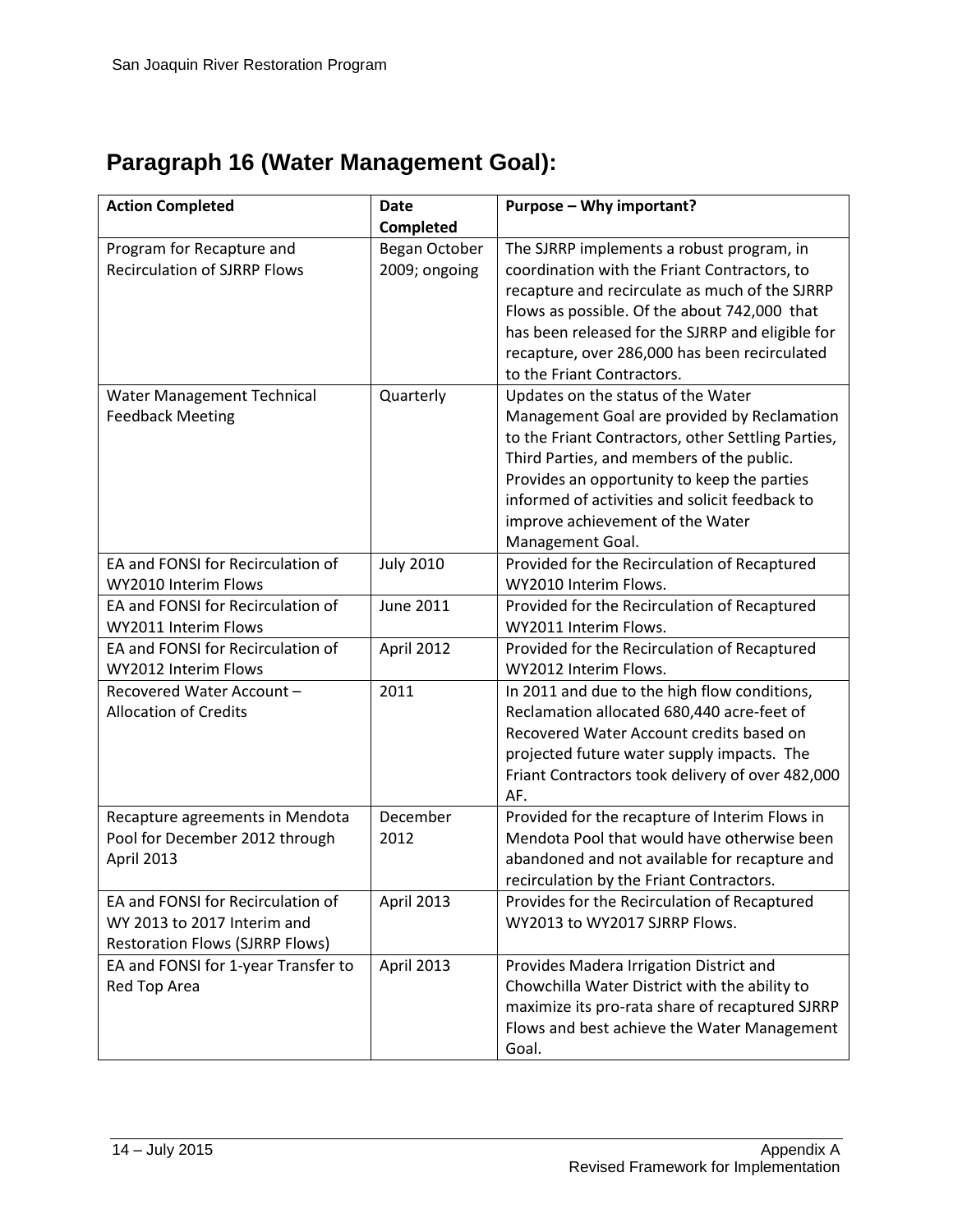| <b>Action Completed</b>           | Date              | Purpose - Why important?                         |
|-----------------------------------|-------------------|--------------------------------------------------|
|                                   | Completed         |                                                  |
| Recapture agreements in Mendota   | October 2013      | Provided for the recapture of Interim Flows and  |
| Pool for November 2013 through    |                   | Restoration Flows in Mendota Pool that would     |
| April 2014                        |                   | have otherwise been abandoned and not            |
|                                   |                   | available for recapture and recirculation by the |
|                                   |                   | <b>Friant Contractors.</b>                       |
| Recovered Water Account -         | December          | Agreed to a methodology between Friant and       |
| Methodology for Determining Water | 2013              | NRDC on how to determine water supply            |
| <b>Supply Impacts</b>             |                   | impacts of the Restoration Program. This effort  |
|                                   |                   | took more than 4 years of intensive              |
|                                   |                   | negotiations among the parties and extensive     |
|                                   |                   | modeling by Reclamation staff.                   |
| Investment Strategy for the SJRRP | <b>March 2015</b> | Evaluates and ranks projects that can help       |
| Water Management Goal             |                   | achieve the Water Management Goal. Also will     |
|                                   |                   | provide information to assist identification of  |
|                                   |                   | necessary measures and funding requirements      |
|                                   |                   | to implement recirculation, recapture, reuse,    |
|                                   |                   | exchange, or transfer of Restoration Flows.      |

# **Paragraph 16 (Water Management Goal):**

#### **Friant Division Improvements – Part III of Title X, Subtitle A of PL 111-11:**

| <b>Action Completed</b>                               | Date         | Purpose - Why important?                          |
|-------------------------------------------------------|--------------|---------------------------------------------------|
|                                                       | Completed    |                                                   |
| <b>Friant-Kern Canal Capacity Restoration Project</b> |              |                                                   |
| Draft Feasibility Study and EA                        | June 2011    | Provides for the recommendation to restore        |
|                                                       |              | approximately 58 miles of the capacity of the     |
|                                                       |              | Friant-Kern Canal. This will allow for additional |
|                                                       |              | water to be delivered to the Friant Contractors   |
|                                                       |              | in wet years and reduce their impacts that may    |
|                                                       |              | occur from implementation of the SJRRP Flows.     |
| <b>Biological Assessment</b>                          | October 2013 | Meets ESA requirements for construction of the    |
|                                                       |              | Friant-Kern Canal Capacity Restoration Project    |
| Design                                                | Ongoing      | Currently at the 60 percent design level.         |
|                                                       |              | Completed a series of design reviews to try to    |
|                                                       |              | reduce costs and extend project benefits.         |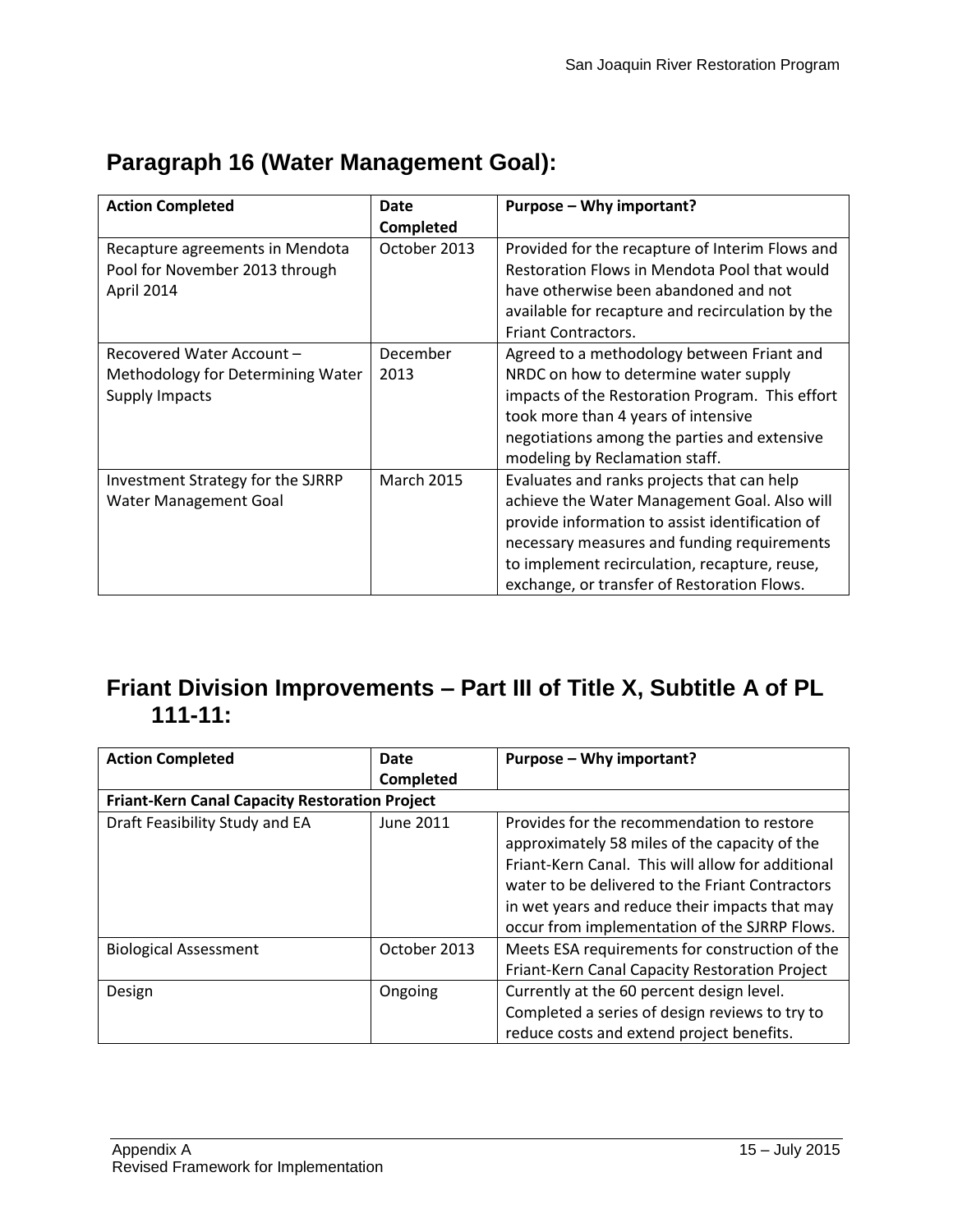#### **Friant Division Improvements – Part III of Title X, Subtitle A of PL 111-11:**

| <b>Action Completed</b>                                        | <b>Date</b>  | Purpose - Why important?                          |  |
|----------------------------------------------------------------|--------------|---------------------------------------------------|--|
|                                                                | Completed    |                                                   |  |
| <b>Madera Canal Capacity Restoration Project</b>               |              |                                                   |  |
| Initiation of Demonstration Project                            | October 2012 | Purpose is to complete demonstration projects     |  |
|                                                                |              | to aid in the development of alternatives for     |  |
|                                                                |              | the Madera Canal feasibility study.               |  |
| Feasibility Study and NEPA                                     | Began 2013;  | Currently preparing a feasibility study and NEPA  |  |
| compliance                                                     | ongoing      | document that assesses the restoration of the     |  |
|                                                                |              | capacity of the Madera Canal.                     |  |
| Friant-Kern Canal Pump-back Project                            |              |                                                   |  |
| Acquisition of pumps and motors                                | 2014         | Acquired pumps from the Red Bluff facility and    |  |
| from Temporary Red Bluff Pumping                               |              | move them to Friant's storage facility. This will |  |
| Plant                                                          |              | provide a tremendous cost savings for this        |  |
|                                                                |              | project as compared to purchasing new             |  |
|                                                                |              | equipment.                                        |  |
| Feasibility Study and NEPA                                     | Began 2015;  | Currently preparing a feasibility study and NEPA  |  |
| compliance                                                     | ongoing      | document that assesses the installation of the    |  |
|                                                                |              | Red Bluff pumps in the Friant-Kern using          |  |
|                                                                |              | drought relief funding.                           |  |
| Part III Financial Assistance for Groundwater Banking Projects |              |                                                   |  |
| Guidelines for the Application of                              | August 2012  | Provides guidelines for obtaining Federal         |  |
| Criteria Projects                                              |              | financial assistance for Friant Division          |  |
|                                                                |              | groundwater recharge and/or banking projects      |  |
|                                                                |              | as authorized by Part III. The Guidelines address |  |
|                                                                |              | the contents of a complete funding application,   |  |
|                                                                |              | cost-share agreement, and financial assistance    |  |
|                                                                |              | process.                                          |  |
| Awarded \$10 Million in Financial                              | September    | The four groundwater banking projects will        |  |
| <b>Assistance under Part III</b>                               | 2013         | receive \$14.3 million of the \$50 million        |  |
|                                                                |              | available under Part III when fully funded. The   |  |
|                                                                |              | selected projects are projected to yield 760,000  |  |
|                                                                |              | acre-feet of water / 493,000 RWA during their     |  |
|                                                                |              | 30-year project life cycle.                       |  |